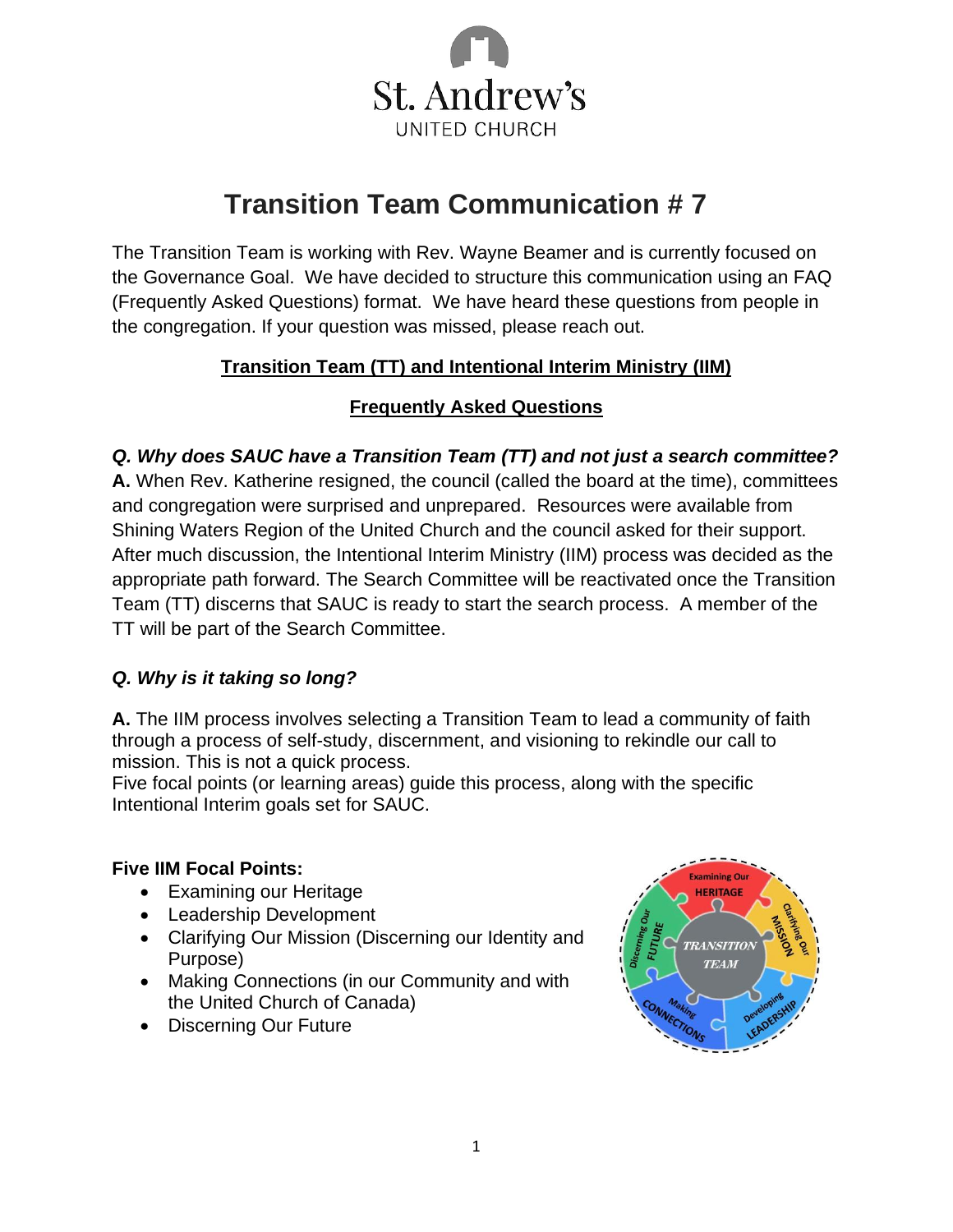# **SAUC Goals:**

We set goals based on the areas of concern identified by the council and the region. We are working to find new ways to work through conflict more openly and establish processes for supporting each other through challenges and change.

Our goals are:

- Examine **Church governance and board constitution** to streamline council and committees and embed succession planning
- Research and provide **social justice and inter-cultural training** and conversation opportunities to congregation and staff
- Look for ways to improve **communication, transparency, and trust** between staff, council and congregation
- Investigate process for **managing disagreement** (including possibly training a group in conflict management strategies).
- Use St. Andrew's vision to guide the goals of all church groups. Identify which church and community groups (neighbours) we are not currently serving. Identify ways we are being called by God to **serve and/or partner with them**.
- Reach out to the congregation through surveys and small group discussions to **get feedback about what the congregation wants** for our church (worship, music, areas of focus).

Approved: *St. Andrew's Council - August 18, 2021*

# *Q. Why do we have an Intentional Interim Minister from so far away (Alberta)?*

**A.** There were no Intentional Interim Ministers in Ontario available, and as we were worshipping online, the region suggested that the virtual worship situation made it possible to consider a minister from another province. Rev. Shannon Mang, who has extensive IIM experience, was initially contracted for 6 months, and at the end of that time, when there was still no locally available interim ministers, the transition team decided that based on the relationships that had been established, and the work that had begun, it was in SAUC's best interest to continue to have Rev. Shannon as our IIM throughout the process. Rev. Tim Dayfoot was contracted as a part-time Retired Supply minister to work with Rev. Shannon to lead worship services as we returned to in-person/hybrid services and to provide local pastoral care.

#### *Q. What is the difference between an Intentional Interim Minister and a regular "Called" Minister?*

**A**. An Intentional Interim Minister is asked to come and serve with congregations by congregation's themselves or by their Region of the United Church of Canada. There are many different circumstances where they are requested to come and "walk with" congregations for 18 months- 3 years (St. Andrew's reasoning can be found in the first Question in this FAQ communication).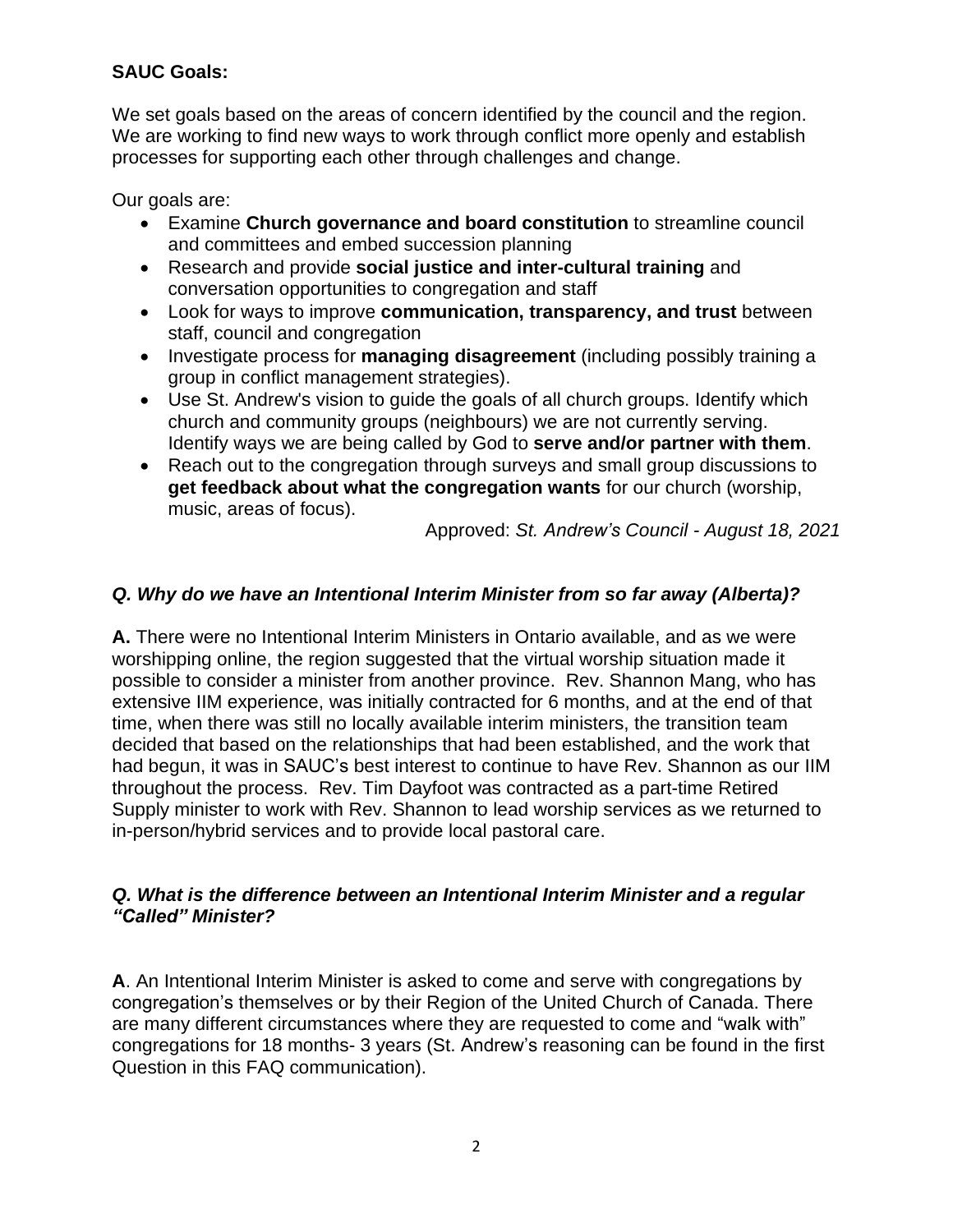Here are some other scenarios that lead congregations to request the Intentional Interim Ministry process:

- the departure of a long-tenured minister or the death of a minister
- inadequate finances, and possibility of closure
- when serious conflict, disagreements and tension have damaged a congregation
- serious trauma from a natural disaster or from a breach of professional boundaries
- major changes in the demographics of the community
- helping two or more congregations amalgamate
- the desire of a community of faith to rediscover its identity and mission or to move in a new direction in its ministry

Regularly called ministers might have skills and gifts to help congregations navigate these times of transition for congregations, but most have gifts for more stable times in a congregation's life. Intentional Interim Ministers have been trained and continue to train to help congregations move successfully through challenging transitions.

#### *Q. Why is the Transition Team having zoom rooms, surveys and phone interviews with congregation members?*

**A.** We are trying to gain input and learn from a variety of experiences. We are finding a variety of ways to involve the congregation and share the intentional interim process. We are hoping that everyone who calls St. Andrew's United "home" will be willing to be part of this Intentional Interim journey.

#### *Q. Why are we being asked personal questions – like about what aspects of Christianity resonate with us (Theological Banquet)?*

A. The Theological Banquet tool was shared as one way to reflect on which church activities we each prioritize and help us understand why others may have different priorities. It can also help congregants see where their skills may be able to serve the church. Participation is never mandatory, but encouraged. No tool will feel helpful to all people. Responses do not have to be given publicly by those who prefer to share privately, and everyone may choose what parts of the process they want to engage with.

## *Q. When will this process be done and a full-time Minister appointed?*

**A.** The search committee that was in place in early 2021 will be reconvened soon, with a goal to call a new minister in early 2023. We expect that the intentional interim period will come to an end in February/March of 2023 making this an average length intentional interim period of 2 years.